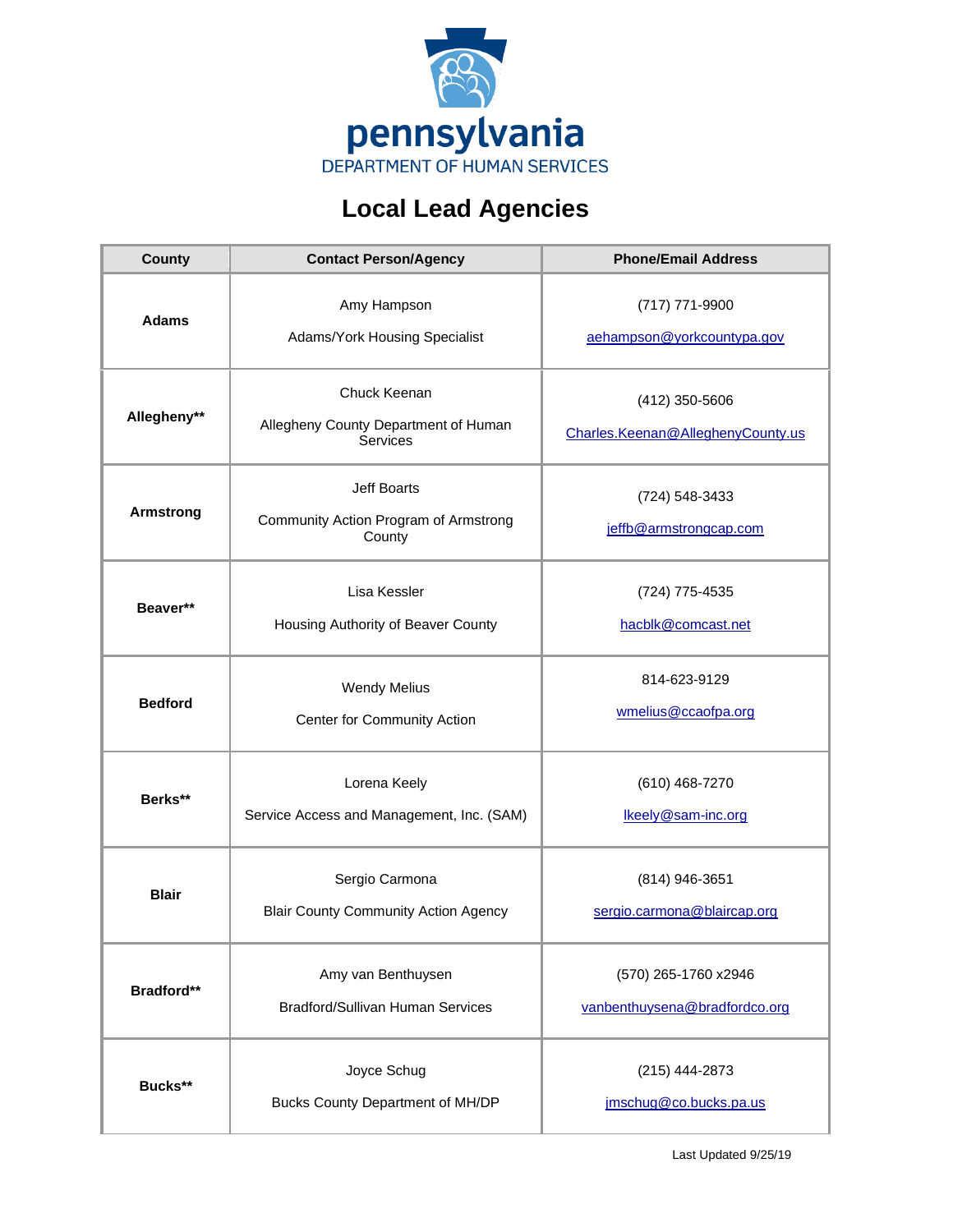| Butler**          | Allyson Rose<br><b>Butler County Human Services</b>                                      | (724) 284-5114<br>arose@co.butler.pa.us               |
|-------------------|------------------------------------------------------------------------------------------|-------------------------------------------------------|
| <b>Cameron</b>    | Sarah Grunthaner<br>Cameron / Elk Behavioral Health and<br><b>Developmental Services</b> | (814) 772-8016<br>sgrunthaner@cemhmr.com              |
| Cambria**         | Luke Gonzalez<br>Cambria County Behavioral Health                                        | (814) 535-8531<br>lgonzalez@co.cambria.pa.us          |
| Carbon            | Leslie Perryman<br>RHD Crossroads Community Services                                     | (570) 476-9228 x225<br>leslie.perryman@rhd.org        |
| Centre**          | <b>Betsy Barndt</b><br>Centre County Office of Adult Services                            | (814) 548-1196<br>bjbarndt@centrecountypa.gov         |
| Chester**         | <b>Brandon Benn</b><br><b>Chester County Department of Community</b><br>Development      | (610) 344-6071<br>bbenn@chesco.org                    |
| <b>Clarion</b>    | Erin Wallace<br><b>Center for Community Resources</b>                                    | (814) 227-3589<br>ewallace@ccrinfo.org                |
| <b>Clearfield</b> |                                                                                          | *contact PA DHS<br>betellis@pa.gov                    |
| Clinton**         | Roxanne Gottshall<br><b>Clinton County Housing Authority</b>                             | (570) 748-2954 x4<br>Roxanne@clintoncountyhousing.com |
| Columbia          | April Thomas<br>CMSU Behavioral Health and Developmental<br>Services                     | (570) 275-4962<br>athomas@cmsu.org                    |
| Crawford          |                                                                                          | *contact PA DHS<br>betellis@pa.gov                    |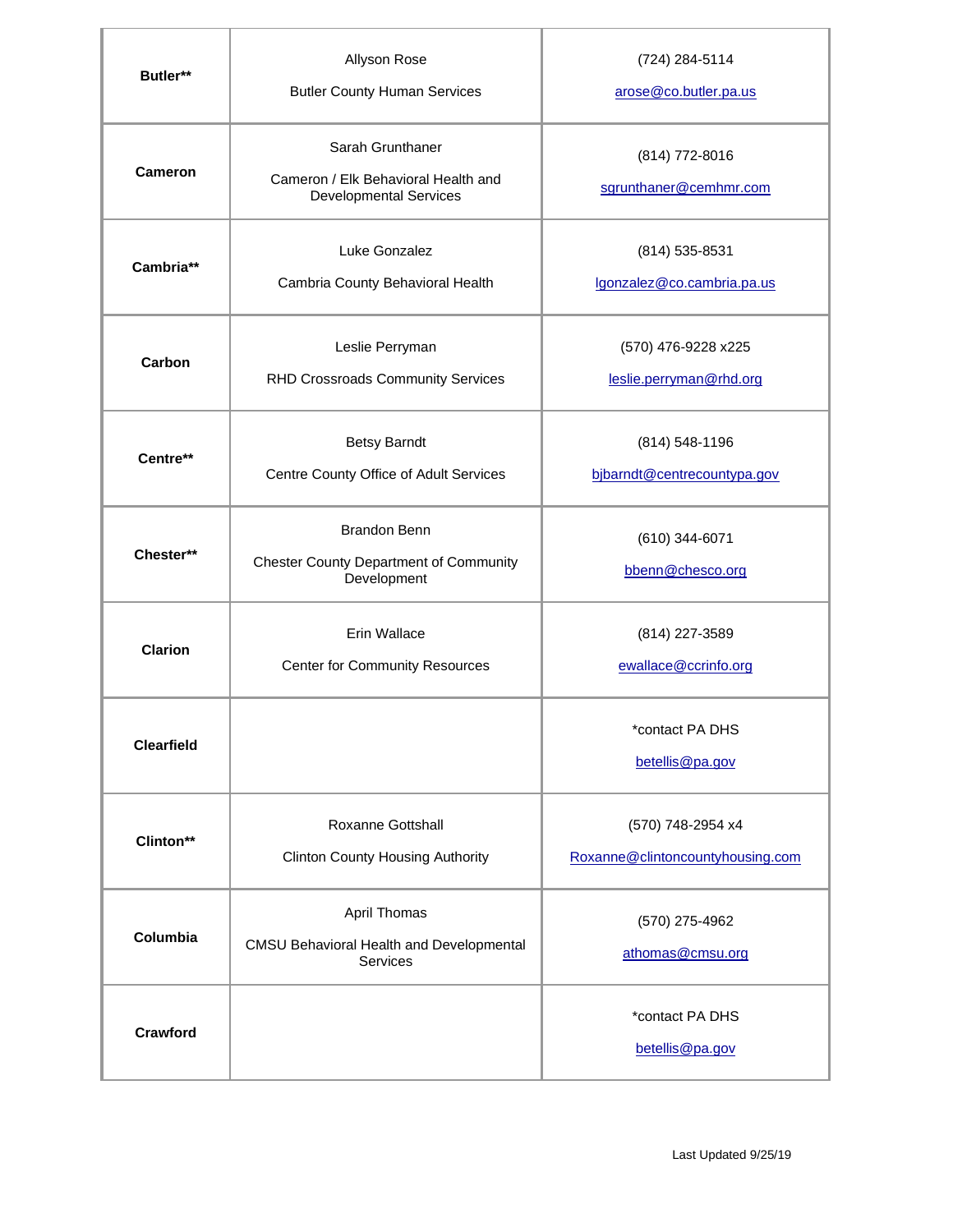| Cumberland**    | Chris Kapp<br>Cumberland County Housing and<br>reDevelopment Authorities                 | (717) 980-1410<br>ckapp@cchra.com                              |
|-----------------|------------------------------------------------------------------------------------------|----------------------------------------------------------------|
| Dauphin**       | George Payne<br>Capital Area Coalition on Homelessness                                   | (717) 255-6431<br>gpayne@hra-harrisburgpa.org                  |
| <b>Delaware</b> | Tracy Halliday and Jessica Fink<br>Delaware County Office of Behavioral Health           | (610) 713-2365<br>hallidayt@delcohsa.org<br>finkj@delcohsa.org |
| Elk             | Sarah Grunthaner<br>Cameron / Elk Behavioral Health and<br><b>Developmental Services</b> | (814) 772-8016<br>sgrunthaner@cemhmr.com                       |
| Erie**          | <b>Charles Barber</b><br>Erie County Care Management                                     | (814) 528-0810<br>cbarber@eccaremgt.org                        |
| Fayette**       | <b>Heather Pirl</b><br>Fayette County Community Action Agency                            | (724) 437-6050 x3247<br>hpirl@fccaa.org                        |
| Forest**        | <b>Robert Raible</b><br>Warren-Forest Counties Economic Opportunity<br>Council           | (814) 726-2400, x103<br>rraible@wfcaa.org                      |
| Franklin**      | <b>Tracy Radtke</b><br>Franklin County Human Services                                    | (717) 264-5387 x21249<br>teradtke@franklincountypa.gov         |
| <b>Fulton</b>   | <b>Wendy Melius</b><br>Center for Community Action                                       | 814-623-9129<br>wmelius@ccaofpa.org                            |
| Greene          | Karen Bennett<br><b>Greene County Human Services</b>                                     | (724) 852-5276<br>kbennett@co.greene.pa.us                     |
| Huntingdon      | <b>Wendy Melius</b><br>Center for Community Action                                       | 814-623-9129<br>wmelius@ccaofpa.org                            |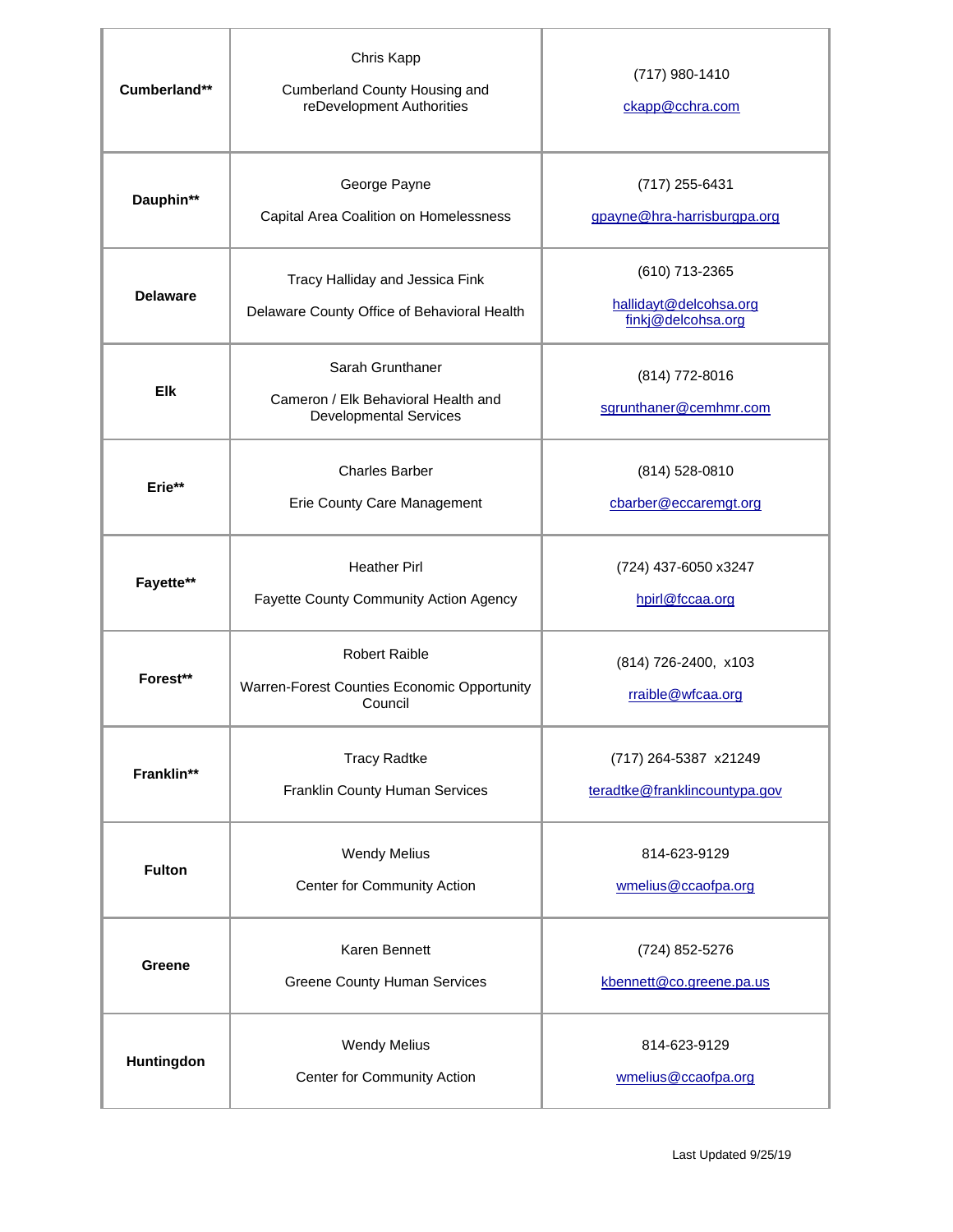| Indiana**     | Vicki Allen<br>Indiana County Community Action Program                 | (724) 465-2657<br>vallen@iccap.net                     |
|---------------|------------------------------------------------------------------------|--------------------------------------------------------|
| Jefferson**   |                                                                        | *contact PA DHS<br>betellis@pa.gov                     |
| Juniata       | <b>Allison Fisher</b><br>Mifflin County Human Services                 | (717) 242-7564<br>afisher@co.mifflin.pa.us             |
| Lackawanna**  | Cara Sherman<br>United Neighborhood Centers of NE<br>Pennsylvania      | (570) 346-0759 x212<br>csherman@uncnepa.org            |
| Lancaster**   | <b>Brittany Mellinger</b><br>Lancaster Housing Opportunity Partnership | (717) 291-9945 x109<br>bmellinger@lhop.org             |
| Lawrence      | Kathy Presnar<br>Lawrence County Community Action Partners             | (724) 658-7258<br>kpresnar@lccap.org                   |
| Lebanon       |                                                                        | *contact PA DHS<br>betellis@pa.gov                     |
| Lehigh        | Kay L. Achenbach<br>DHS Administrative Services & HealthChoices        | (610) 782-3475<br>kayachenbach@lehighcounty.org        |
| Luzerne**     | Dave Ritter<br>Commision on Economic Opportunity                       | $(570)$ 826-0510<br>dritter@ceopeoplehelpingpeople.org |
| Lycoming      |                                                                        | *contact PA DHS<br>betellis@pa.gov                     |
| <b>McKean</b> | Linda Thompson<br>McKean County Redevelopment and Housing<br>Authority | (814) 887-5563 x412<br>lathompson@mckeancountypa.org   |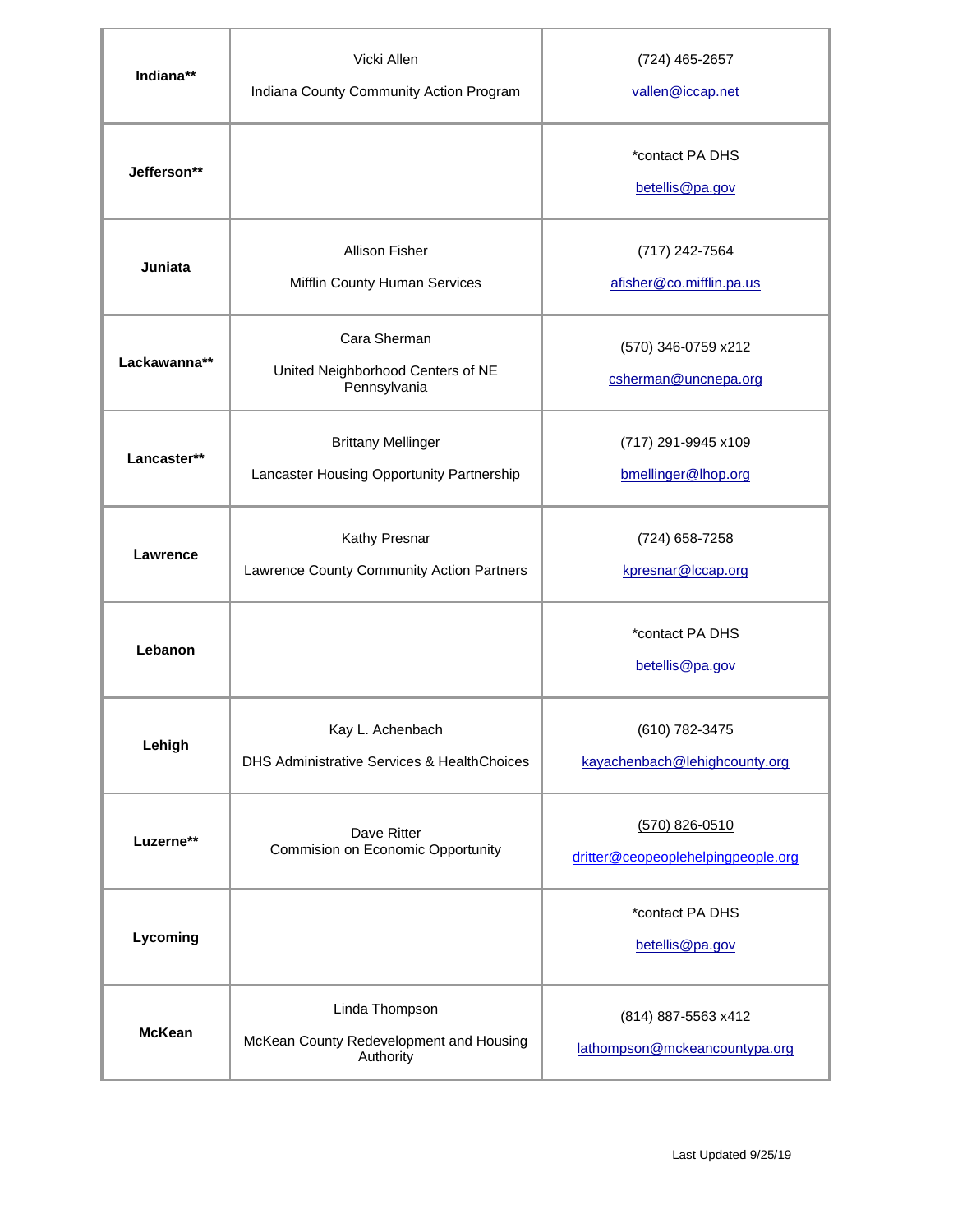| Mercer**       |                                                                                                  | *contact PA DHS<br>betellis@pa.gov                   |
|----------------|--------------------------------------------------------------------------------------------------|------------------------------------------------------|
| Mifflin**      | <b>Allison Fisher</b><br>Mifflin County Human Services                                           | (717) 242-7564<br>afisher@co.mifflin.pa.us           |
| <b>Monroe</b>  | Leslie Perryman<br>RHD Crossroads Community Services                                             | (570) 476-9228 x225<br>leslie.perryman@rhd.org       |
| Montgomery**   | Tim Pirog<br>Montgomery County Department of Behavioral<br>Health and Developmental Disabilities | (610) 278-1241<br>tpirog@montcopa.org                |
| <b>Montour</b> | April Thomas<br>CMSU Behavioral Health and Developmental<br>Services                             | (570-275-4962<br>athomas@cmsu.org                    |
| Northampton    | Susan Wandalowski<br>Department of Human Services                                                | (610) 829-4702<br>swandalowski@northamptoncounty.org |
| Northumberland | Dan Klebon<br>Central Susquehanna Opportunities Inc.                                             | 570-644-6575, x135<br>dklebon@censop.com             |
| Perry          | Chris Kapp<br>Cumberland County Housing and<br><b>Redevelopment Authorities</b>                  | (717) 980-1410<br>ckapp@cchra.com                    |
| Philadelphia** | Emily Camp-Landis<br>Office of Homeless Services - City of<br>Philadelphia                       | 215-686-6725<br>Emily.Camp-Landis@phila.gov          |
| <b>Pike</b>    | Leslie Perryman<br>RHD Crossroads Community Services                                             | (570) 476-9228 x225<br>leslie.perryman@rhd.org       |
| <b>Potter</b>  | <b>Rick Kunselman</b><br>Potter County Human Services Base Service<br>Unit                       | 814-544-7315<br>rkunselman@pottercountyhumansvcs.org |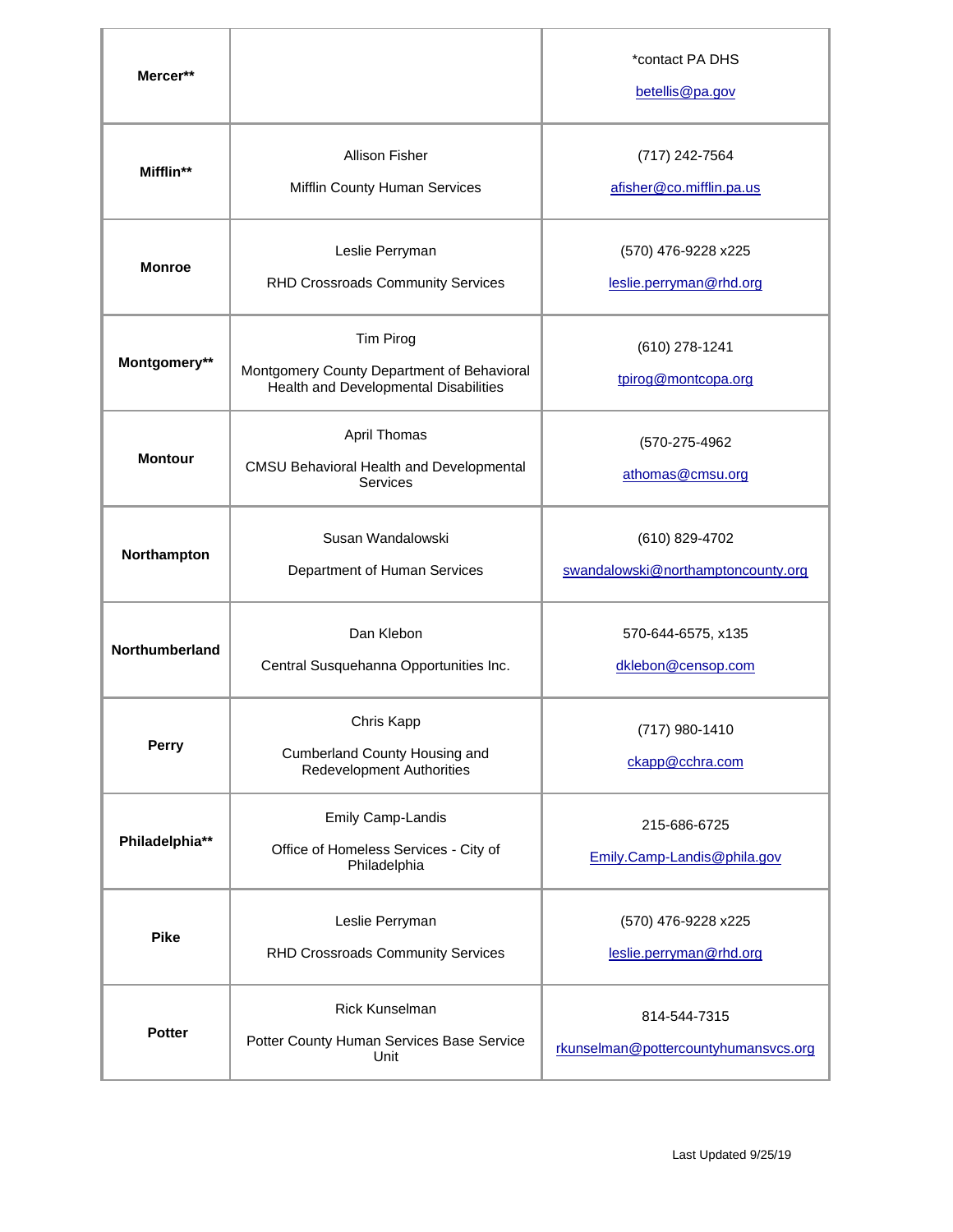| <b>Schuylkill</b> | Gerald Achenbach<br>Service Access and Management, Inc. (SAM)                  | 570-573-6608<br>gachenbach@sam-inc.org                |
|-------------------|--------------------------------------------------------------------------------|-------------------------------------------------------|
| <b>Snyder</b>     | April Thomas<br>CMSU Behavioral Health and Developmental<br>Services           | 570-275-4962<br>athomas@cmsu.org                      |
| <b>Somerset</b>   | <b>Lisa Phillips</b><br>Community Action Partnership for Somerset<br>County    | (814) 445-9628 x203<br>lphillips@capfsc.org           |
| <b>Sullivan</b>   | Amy van Benthuysen<br>Bradford/Sullivan Human Services                         | (570) 265-1760 x2946<br>vanbenthuysena@bradfordco.org |
| <b>Tioga</b>      | Cynthia Harding<br>Service Access and Management, Inc. (SAM)                   | 570-662-0546<br>charding@sam-inc.org                  |
| Susquehanna       |                                                                                | *contact PA DHS<br>betellis@pa.gov                    |
| Union             | April Thomas<br><b>CMSU Behavioral Health and Developmental</b><br>Services    | (570) 275-4962<br>athomas@cmsu.org                    |
| Venango           |                                                                                | *contact PA DHS<br>betellis@pa.gov                    |
| Warren            | <b>Robert Raible</b><br>Warren-Forest Counties Economic Opportunity<br>Council | (814) 726-2400, x103<br>rraible@wfcaa.org             |
| Washington        | Jennifer Johnson<br>Washington County Dept. of Human Services                  | (724) 228-6995<br>johnsonj@co.washington.pa.us        |
| Wayne             | Vanessa McConnell<br>Wayne County Human Services                               | (570) 253-4262<br>vmcconnell@waynecountypa.gov        |